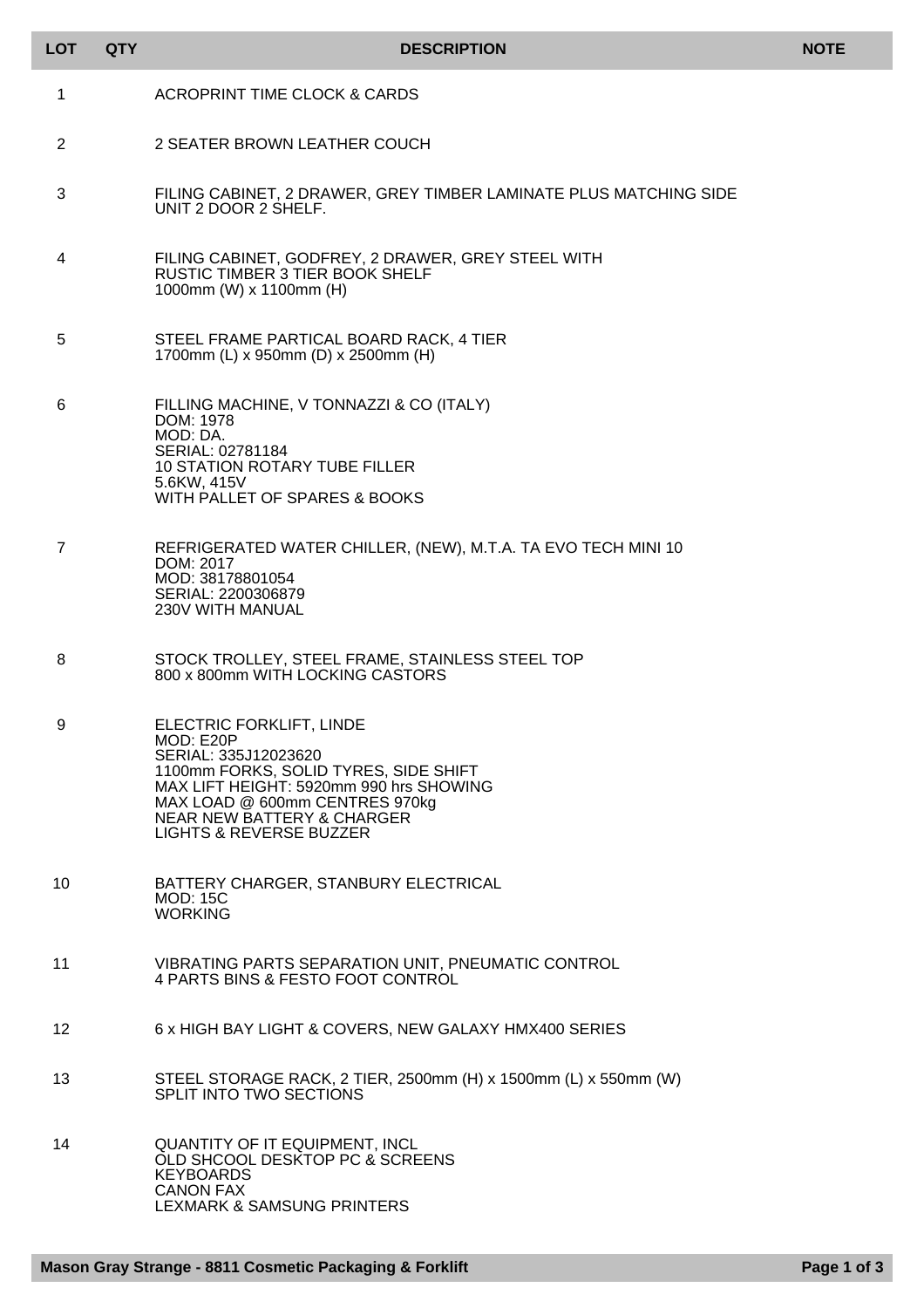| <b>LOT</b> | <b>QTY</b> | <b>DESCRIPTION</b>                                                                                                                          | <b>NOTE</b> |
|------------|------------|---------------------------------------------------------------------------------------------------------------------------------------------|-------------|
| 15         |            | 6 x RUSTIC STEPS AND 3 GAS LIFT OFFICE CHAIRS MAROON FABRIC.                                                                                |             |
| 16         |            | 2 x OFFICE CHAIRS, BLACK CLOTH, SWIVEL GAS LIFT BASE AND<br>2 HIGH RISE TECH STOOLS, CLOTH, RISE & FALL                                     |             |
| 17         |            | 5 x OFFICE CHAIRS, CLOTH VARIOUS COLOURS<br>SWIVEL GAS LIFT BASE<br><b>GOOD CONDITION</b>                                                   |             |
| 18         |            | L BAR SHRINK WRAP SEALER<br><b>MOD: 300LP</b><br>240V, 750 WATT<br>WITH 1 BOX NEW WRAP                                                      |             |
| 19         |            | L BAR SHRINK WRAP SEALER<br><b>MOD: 300LP</b><br>240V, 750 WATT<br>WITH 1 BOX NEW WRAP<br><b>WITH INFEED ROLLERS</b>                        |             |
| 20         |            | L BAR SHRINK WRAP SEALER<br><b>MOD: 300LP</b><br>240V, 750 WATT<br>WITH 1 BOX NEW WRAP<br><b>WITH INFEED ROLLERS</b>                        |             |
| 21         |            | LABEL PRINTER, RYCOM<br>MOD: 2X 521<br>DOM: 1994<br>240V                                                                                    |             |
| 22         |            | BENCH TOP SCALE, DIGI 500G<br><b>MOD: DC180</b><br><b>WITH BOOK</b>                                                                         |             |
| 23         |            | AUTO PRINT, MILFORD ASTON<br>WITH AUTO PRINT CODE SYSTEM<br>PEDAL CONTROL, 240V                                                             |             |
| 24         |            | <b>HEAT SHRINK TUNNEL</b><br>2800 x 300mm BELT, 415V<br>E.S. FITTED, STEEL FRAME, STAINLESS STEELT OP<br>PLASTIC INFEED HOPPER & PARTS TRAY |             |
| 25         |            | <b>IOPAK SEMI AUTO PISTON LIQUID FILLER</b><br><b>MOD: NFP-100</b><br>FULL STAINLESS STEEL COMPONENTS, PEDAL CONTROL                        |             |
| 25a        |            | VENUS POLY SEALER 240V, VARIABLE CONTROL                                                                                                    |             |
| 26         |            | <b>LIQUID FILLING MACHINE</b><br>FULL STAINLESS STEEL CHASSIS & COMPONENT<br>PNEUMATIC OPERATION, PEDDLE CONTROL                            |             |
| 27         |            | <b>MINI PAK SHRINK WRAP</b><br>240V WITH INFEED ROLLERS, 500 x 400mm<br><b>MOBILE</b>                                                       |             |